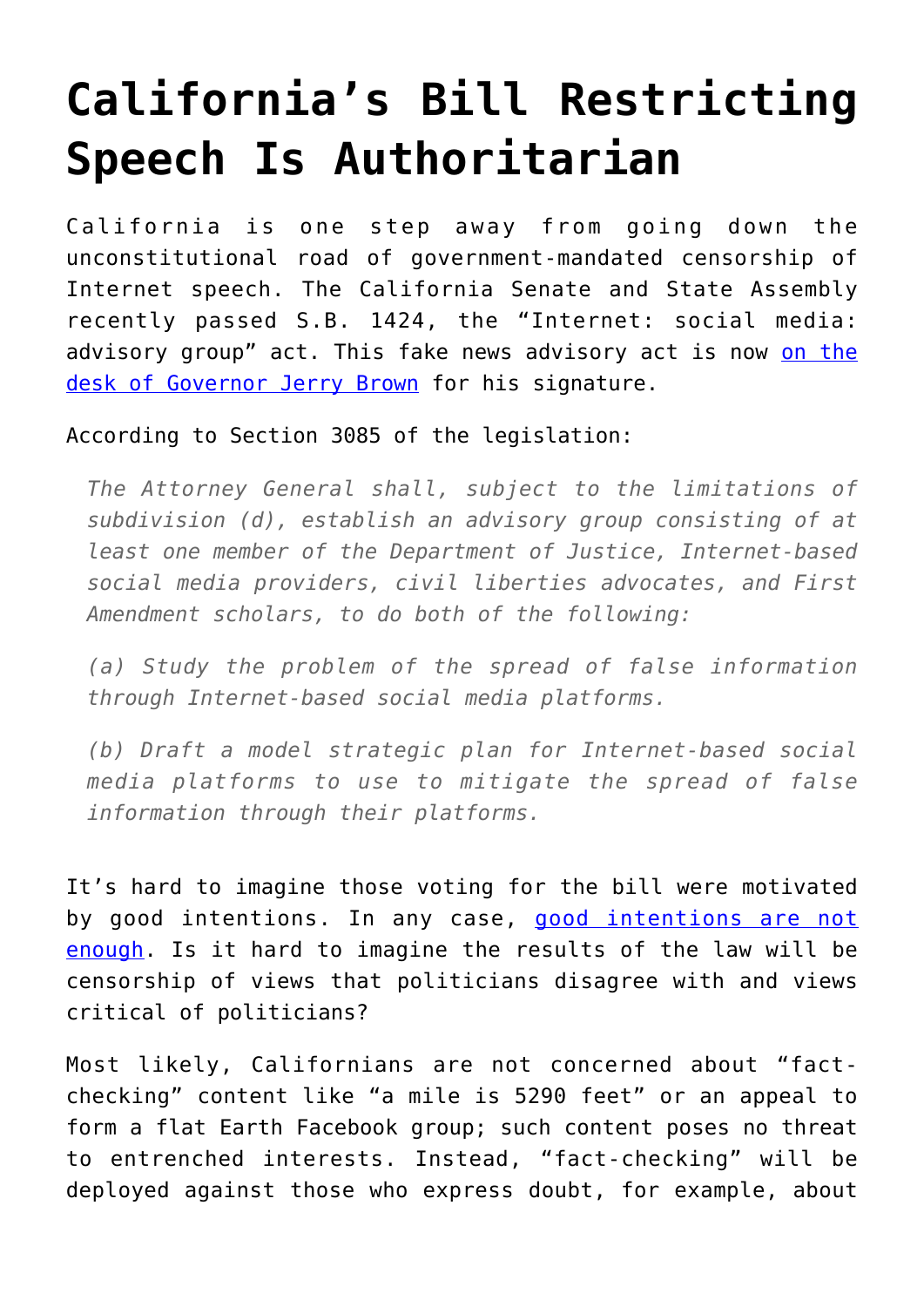climate change, vaccine safety, or "educating" children about gender dysphoria.

In a world where most [scientific studies can't be replicated,](https://www.bbc.com/news/science-environment-39054778) a consensus should not be confused with an immutable fact.

If you doubt that censorship is the aim of the bill, consider the even more draconian measures that an [earlier version of](https://legiscan.com/CA/text/SB1424/id/1768601) [the bill required](https://legiscan.com/CA/text/SB1424/id/1768601). Social media sites would have needed to develop "a plan to mitigate the spread of false information through news stories, the utilization of fact-checkers to verify news stories, providing outreach to social media users, and placing a warning on a news story containing false information."

The First Amendment makes no provisions for government judging the validity of speech either directly or through mandated "fact-checking." In legitimate cases of defamation, [legal](https://www.nolo.com/legal-encyclopedia/defamation-law-made-simple-29718.html) [remedies are available,](https://www.nolo.com/legal-encyclopedia/defamation-law-made-simple-29718.html) but the bar for a successful lawsuit is high.

### **Concern Over Fake News is Old News**

Concern over "fake news" is not new. Elbridge Gerry, who became the fifth vice president of the United States, [despaired at the Constitutional Convention](http://avalon.law.yale.edu/18th_century/debates_531.asp) about the impact of "false reports":

*The people do not want virtue, but are the dupes of pretended patriots. In Massachusetts it had been fully confirmed by experience, that they are daily misled into the most baneful measures and opinions, by the false reports circulated by designing men, and which no one on the spot can refute.*

There have always been "false reports," but Thomas Jefferson believed in the [wisdom of the public to discern the](https://founders.archives.gov/documents/Jefferson/01-39-02-0391) [difference:](https://founders.archives.gov/documents/Jefferson/01-39-02-0391)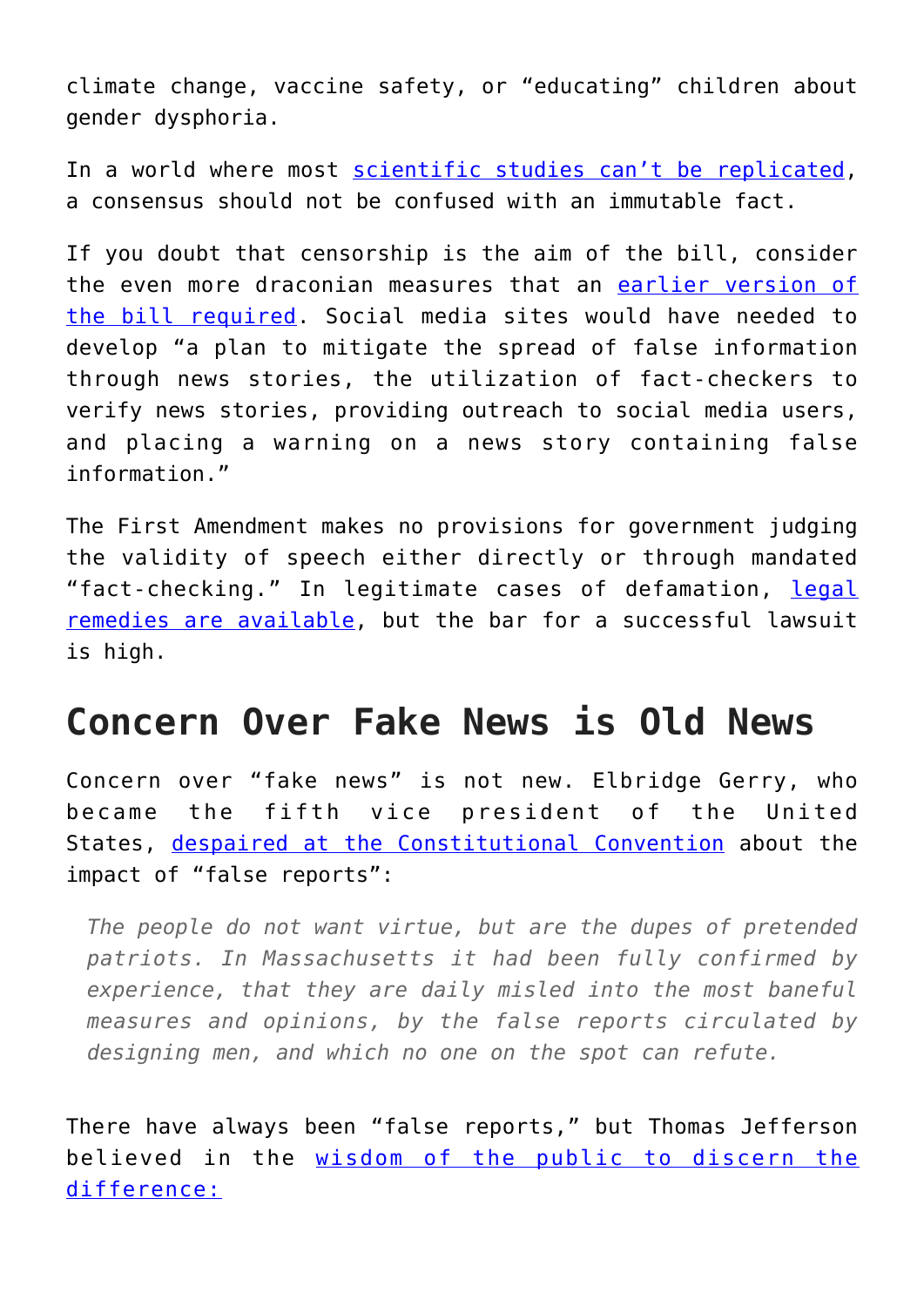*It is so difficult to draw a clear line of separation between the abuse and the wholesome use of the press, that as yet we have found it better to trust the public judgment, rather than the magistrate, with the discrimination between truth and falsehood. And hitherto the public judgment has performed that office with wonderful correctness.*

What Jefferson observed in his time is no less true today. It is impossible to "fact-check" the limitless amount of Internet speech. It is no more possible to "fact-check" than it is to centrally plan; in either case, the power of reason is not able to deal with the unforeseeable complexity one would encounter. Knowledge, by its nature, is vast and [decentralized.](https://fee.org/articles/the-use-of-knowledge-in-society/?gclid=EAIaIQobChMInKn17L293QIVCODICh3i6wRxEAAYASAAEgKSbfD_BwE)

In *[Conjectures and Refutations](https://www.amazon.com/Conjectures-Refutations-Scientific-Knowledge-Routledge/dp/0415285941)*, philosopher Karl Popper observed: "There are no ultimate sources of knowledge. Every source, every suggestion, is welcome; and every source, every suggestion, is open to critical examination."

In contrast, California's politicians seem to believe only some ideas are welcome—if those ideas have been "fact-checked" by the heavy hand of government-sponsored boards.

### **Why Authoritarians Always Suppress Speech**

In his new discussion paper, "[The Mirage of Democratic](https://iea.org.uk/publications/the-mirage-of-democratic-socialism/) [Socialism,](https://iea.org.uk/publications/the-mirage-of-democratic-socialism/)" economist Kristian Niemietz of the Institute of Economic Affairs counts "more than two dozen attempts (not counting the very short-lived ones) to build a socialist society."

"They all," Niemietz writes, "led to varying degrees of economic failure." With that economic failure always came "varying degrees of repression and political authoritarianism," as well as severe limitations on "freedom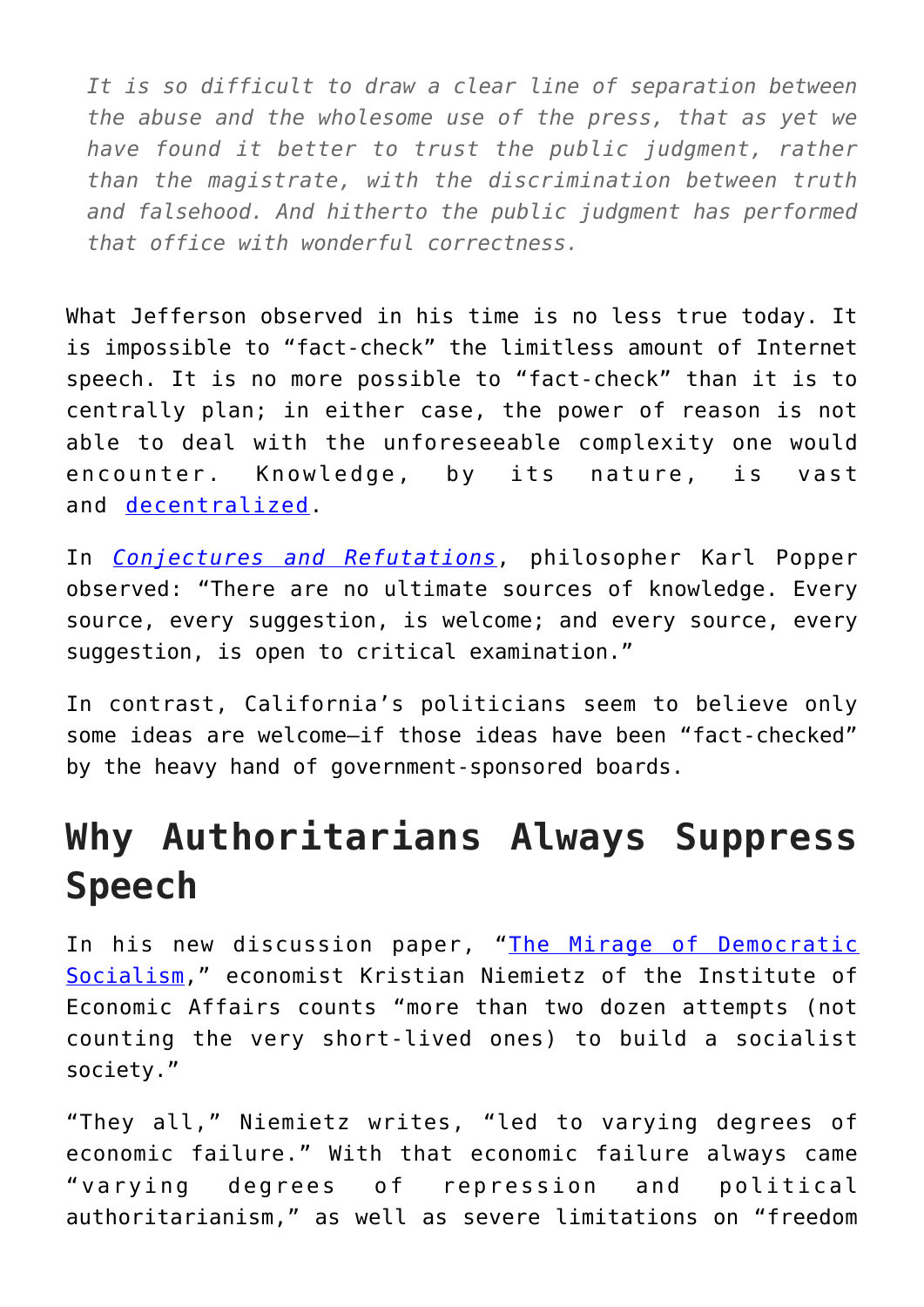of choice and personal autonomy in the economic sphere."

Authoritarians, including so-called "democratic socialists," must always suppress speech. Why? Human beings have boundless preferences and competing goals. These preferences and goals are sorted out by either socialist planners or impersonal market processes.

As central planning fails, a scapegoat must be found. If only the people were united and working towards the same goals, our plans would succeed, reason the planners. Thus, observes Niemietz, all socialist regimes seek to enforce compliance with their plans:

*One of the most persistent features of socialism is the paranoia about imaginary saboteurs, wreckers, hoarders, speculators, traitors, spies and stooges of hostile foreign powers. These phantoms are always accused of 'undermining' the economy (although it never quite becomes clear how exactly they do that), which would otherwise work just fine. More generally, the oppressive character of socialist societies was generally linked to the economic requirements of a centrally planned economy. Socialist states did not oppress people for the sake of it. They did so in ways that enforced compliance with the aims of the social planners.*

In a future dystopian "democratic socialist" California, the search for "false information" could be weaponized against those arguing for free markets. After [Google provides a](https://www.vox.com/world/2018/8/1/17638978/google-china-free-speech-censor-search-engine) [censored search engine](https://www.vox.com/world/2018/8/1/17638978/google-china-free-speech-censor-search-engine) in China, they can no doubt use their new expertise in California to keep up with the latest laws.

## **Free Speech Keeps Government in Check**

The Founders saw the press as an absolute necessity to keep government in check. [In 1765, John Adams wrote](http://teachingamericanhistory.org/library/document/a-dissertation-on-the-canon-and-feudal-law/) that the people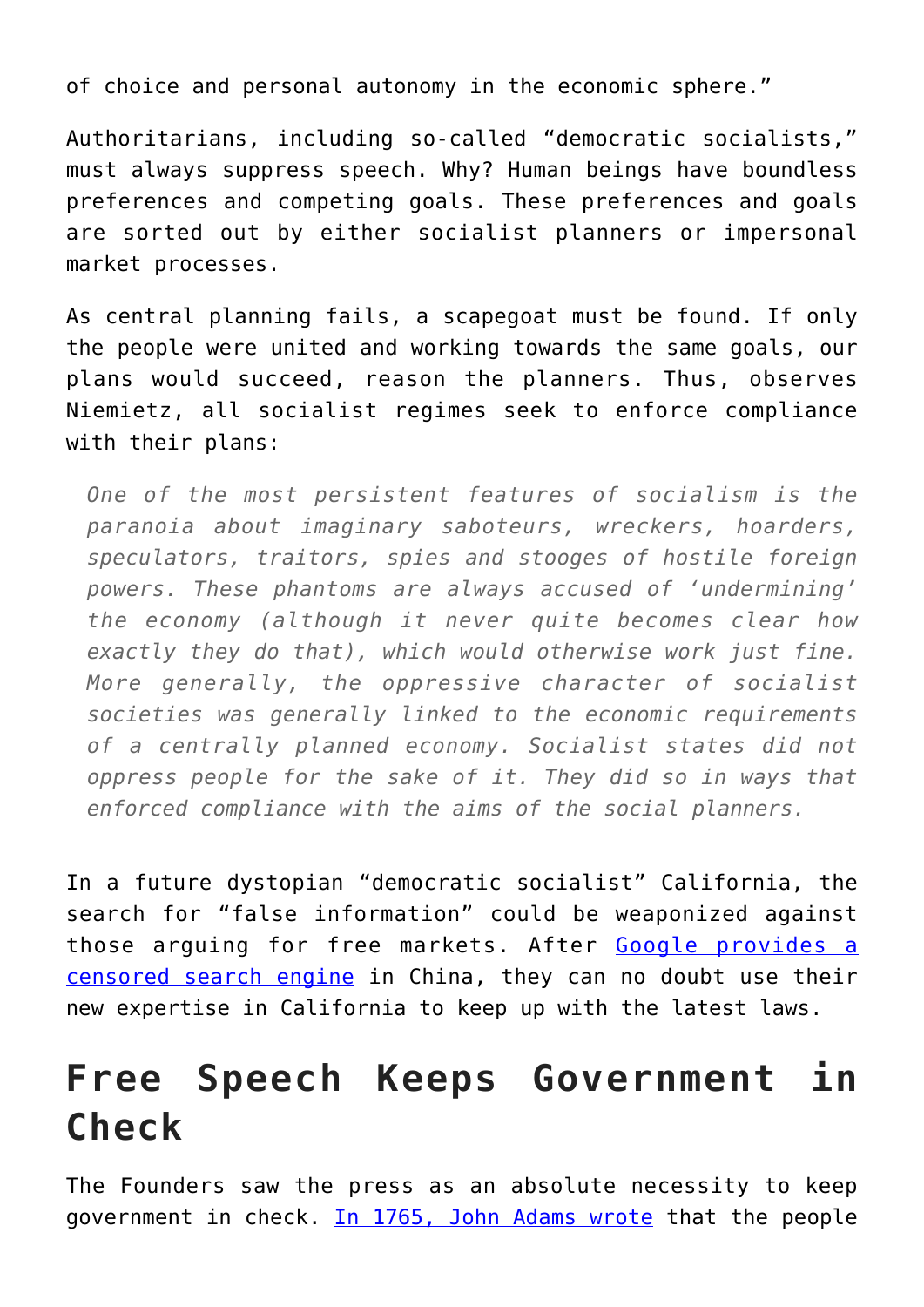have "an indisputable, unalienable, indefeasible, divine right" to "knowledge… of the characters and conduct of their rulers." Adams explained why such knowledge is crucial:

*Rulers are no more than attorneys, agents, and trustees for the people; and if the cause, the interest and trust, is insidiously betrayed, or wantonly trifled away, the people have a right to revoke the authority that they themselves have deputed, and to constitute abler and better agents, attorneys, and trustees.*

#### What are the sources of crucial information about our "rulers"?

*None of the means of information are more sacred, or have been cherished with more tenderness and care by the settlers of America, than the press. Care has been taken that the art of printing should be encouraged, and that it should be easy and cheap and safe for any person to communicate his thoughts to the public.*

#### What if the news was "speculative" and unproven? No matter. Adams praised newspaper publishers, and to them he wrote:

*[W]hatever the tyrants of the earth may say of your paper, [you] have done important service to your country by your readiness and freedom in publishing the speculations of the curious. The stale, impudent insinuations of slander and sedition, with which the gormandizers of power have endeavored to discredit your paper, are so much the more to your honor; for the jaws of power are always opened to devour, and her arm is always stretched out, if possible, to destroy the freedom of thinking, speaking, and writing.*

Yet, as president, Adams couldn't resist the human temptation to silence his critics. In 1798, Adams sang a different tune about the press as he signed the [Alien and Seditions Acts,](https://www.history.com/this-day-in-history/adams-passes-first-of-alien-and-sedition-acts)